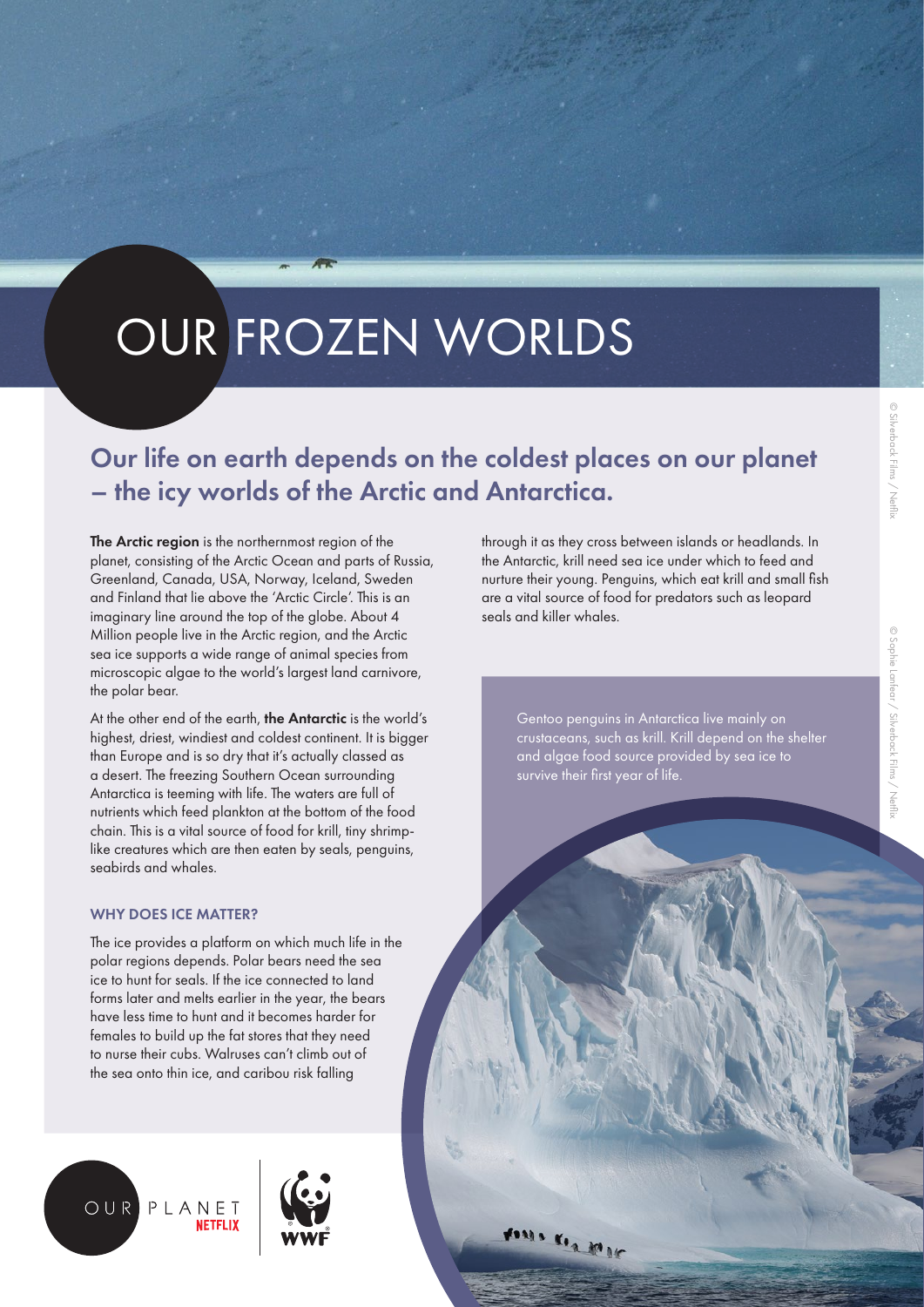Almost all humpback whales in the Southern Hemisphere come to the Antarctic to feed on krill. Since the ban on commercial whaling, their numbers have recovered dramatically, but their food supply is now under threat.

Every one of us needs the ice in these frozen worlds. That's because it reflects the rays of the sun back into space and this keeps our planet cool. The polar regions act as a giant air conditioner, helping to protect us from the effects of climate change.

#### SO, WHAT'S THE PROBLEM?

Globally, sea ice is diminishing faster than ever before. Some regions are losing sea ice faster than others, with terrible consequences for wildlife in those areas. We are burning fossil fuels such as coal, oil, and natural gas which releases carbon dioxide into the earth's atmosphere. This causes global warming and melting ice. At a local level cars that use petrol or diesel add to the problem, while also making the air we breathe dirty so that more people get asthma as a child, and people die earlier because of problems caused by air pollution.

Melting ice causes lots of problems that affect everyone on the planet – not just the animals who need the ice to hunt, breed and sleep. Loss of ice from the poles is causing weather systems to change because the Arctic and parts of Antarctica are warming faster than the rest of our planet. We are already seeing more droughts and flooding around the world. Also, when ice melts it will cause sea levels to rise so that millions of people and lots of wildlife could see their homes disappear below the waves.

TERRIBI GLOBALLY, SEA ICE IS DIMINISHING FASTER THAN EVER BEFORE. SOME REGIONS ARE LOSING SEA ICE FASTER THAN OTHERS, WITH TERRIBLE CONSEQUENCES FOR WILDLIFE IN THOSE AREAS. WE ARE BURNING FOSSIL FUELS SUCH AS COAL, OIL, AND NATURAL GAS WHICH RELEASES CARBON DIOXIDE INTO THE EARTH'S ATMOSPHERE. THIS CAUSES GLOBAL WARMING AND MELTING ICE.

#### **WHAT CAN WE DO?**

The future of our planet is in our hands. We have the technology to use energy that comes from clean and renewable sources such as wind and solar power. It we stop burning fossil fuels it's better for our planet and better for us too. Using renewable energy is cheap, and it means we can breathe clean air which keeps us all healthier. Electric cars can reduce the use of petrol, which means cleaner air for us all to breathe. If the electricity is coming from clean renewable sources then the planet is benefiting too!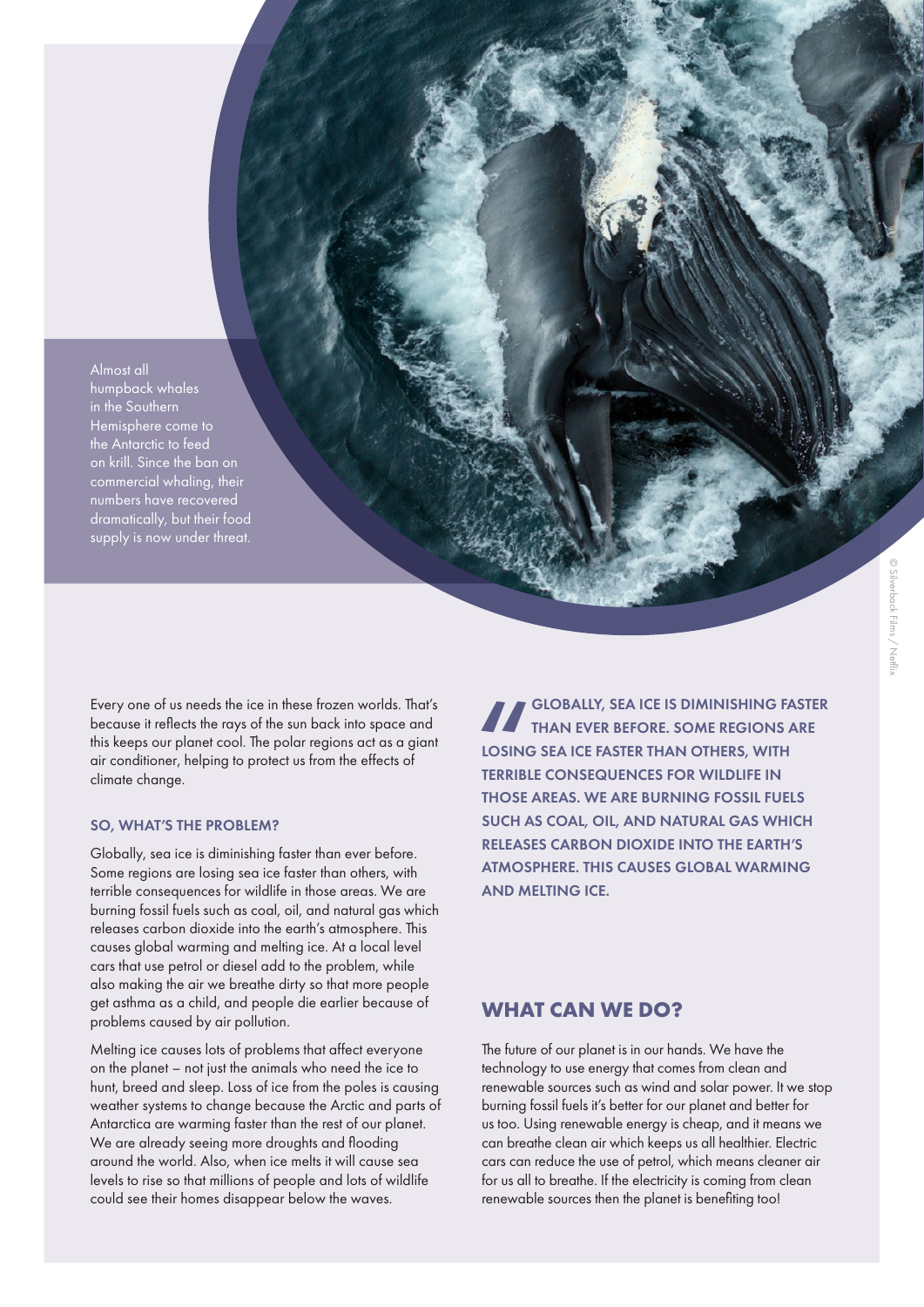Ice in the polar regions reflects sunlight back into space and helps cool our planet.

Warmer Arctic temperatures weaken the polar jet stream, changing its shape and causing extreme weather further south.



Generating energy from renewable sources such as wind power allows us to use less fossil fuels and slow climate change.

Antarctic krill are a vital food source for ocean species worldwide, and depend on the shelter and food under sea ice to nurture their young.

HAM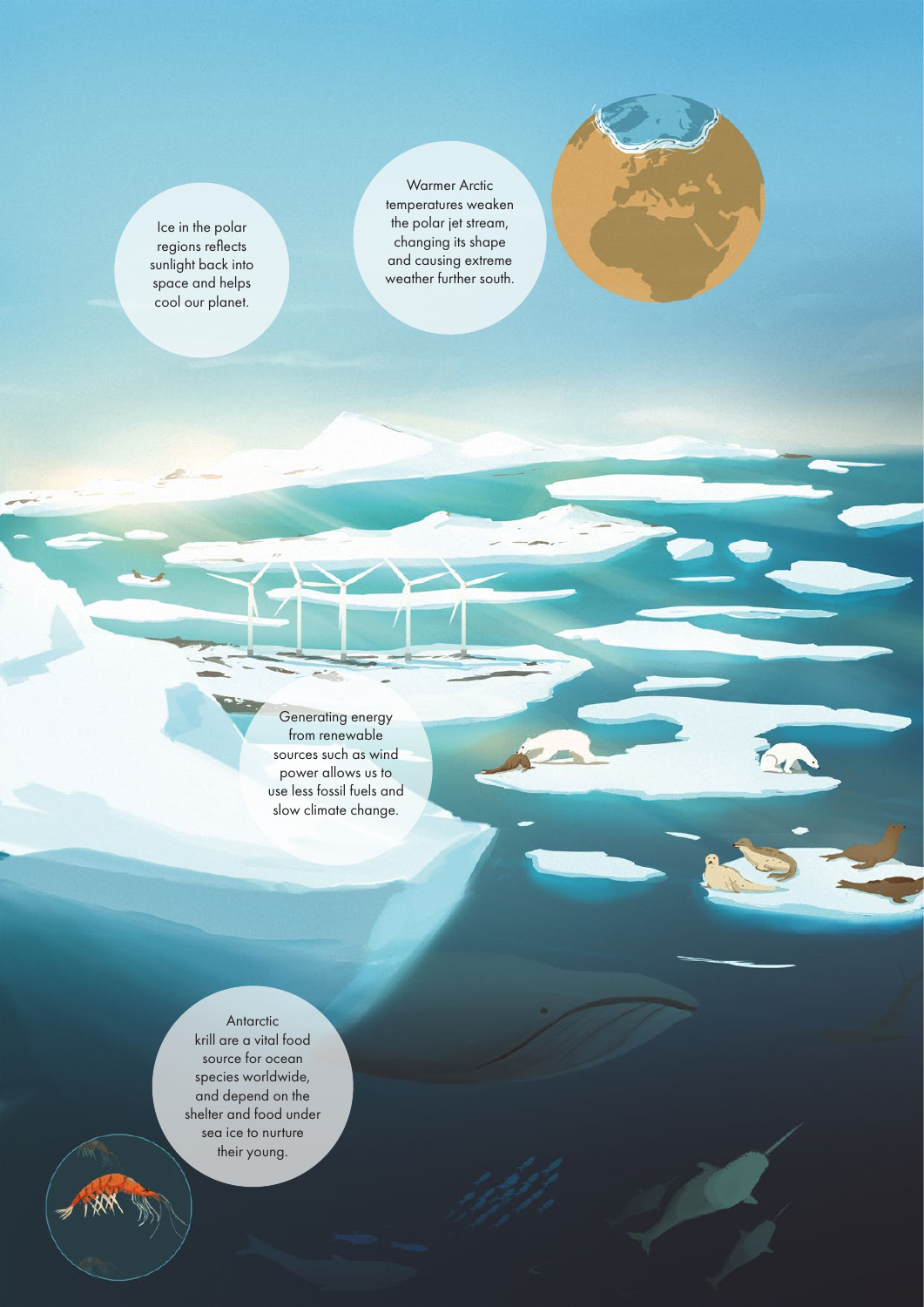The polar jet stream is a circle of fast-moving air currents created by the temperature difference between the cold Arctic and warmer areas further south.

> Burning fossil fuels releases carbon into the atmosphere, causing global warming that leads to loss of sea ice.

As sea ice disappears predators such as walruses and polar bears have to swim long distances from land to find food.



 $\sqrt{n}$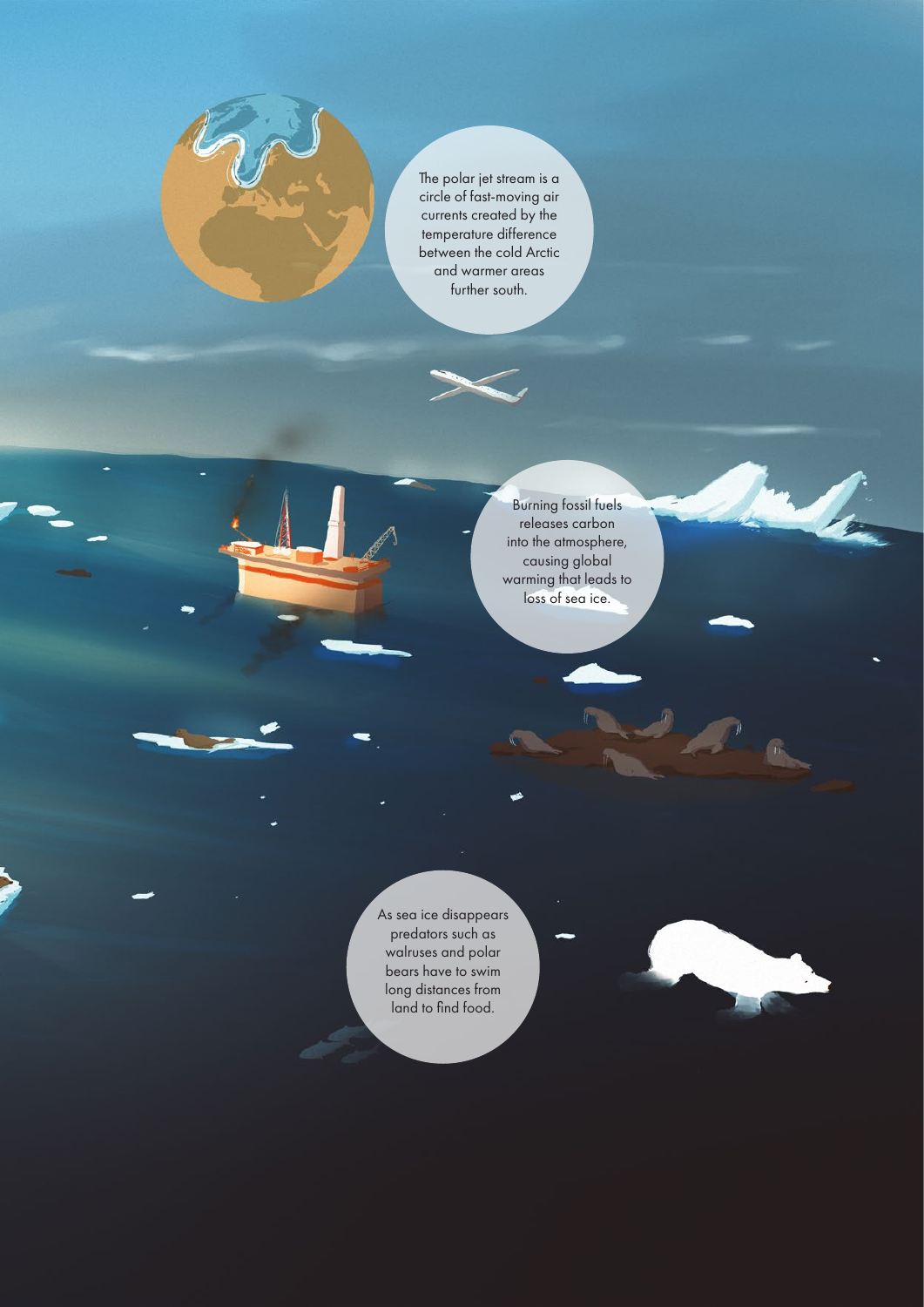### **MEET THE LOCALS: WALRUSES**

Found in the freezing waters of the Arctic, walruses are huge mammals that grow to between 2.2 and 3.6 metres in length and weigh between 400 and 1,800 kg – about the same as a family car. Their main diet is clams, though they can feed on many other marine animals, including sea cucumbers, coral, shrimp, crabs, seals, sea birds and even whales. To find clams, walruses dive to shallow sea floors and search with their sensitive vibrissae (whiskers). They can dive to depths of over 90 metres, and stay underwater for more than 30 minutes at a time.

Both male and female walrus have large tusks, used for cutting through ice and getting out of the water, as well as defence. Tusks can be as long as 3 feet (0.9 m) for males! Walruses can withstand freezing temperatures as low as -35°C (-31°F) thanks to thick layers of blubber (fat) beneath their skin that help insulate them from the cold. They are also capable of slowing their heartbeat to endure the temperature, allowing them to live comfortably in the Arctic.

Walruses herd together on ice floes in herds of several hundred, but in mating season there can be thousands in one massive herd. The sea ice is vital to walruses because it provides a platform from which they can dive into the sea to search for clams and mussels on the ocean bed, and a place to rest between dives without having to go far from the food source. The ice also allows life to thrive in the ocean because it supports the growth of algae which provides food for other wildlife and therefore food for walruses.

As the Arctic warms, ice is disappearing and walruses in the far north are having to herd together on coastlines further south than their usual hunting grounds. Huge numbers of walruses depend on limited land and resources, causing stressful conditions that many walruses do not survive.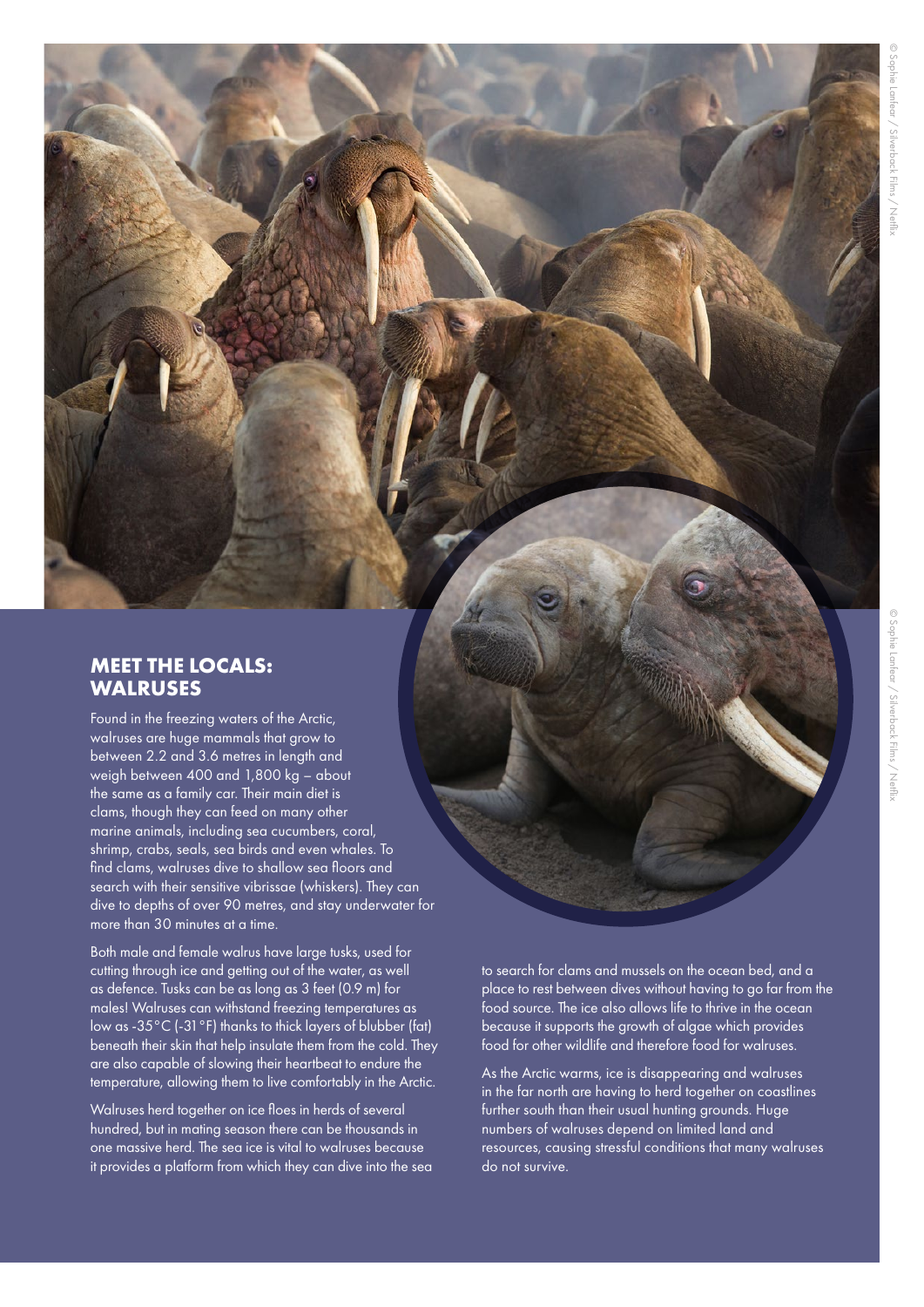# FACILITATOR INSTRUCTIONS

#### **KEY MESSAGES**

#### PROBLEMS FACING OUR FROZEN WORLDS

- **•**Global warming caused by fossil fuels
- **•**Loss of sea ice reducing space for species to hunt, sleep and breed
- **•**Loss of sea ice reduces krill populations, meaning less food for many other species

#### SOLUTIONS

**•**Replacing fossil fuels with renewable energy to slow global warming

#### **SDGs LINKS**

Goal 7: Ensure access to affordable, reliable, sustainable and modern energy

#### https://www.un.org/ sustainabledevelopment/energy/

Goal 13: Take urgent action to combat climate change and its impacts

#### https://www.un.org/ sustainabledevelopment/climatechange-2/

Goal 14: Conserve and sustainably use the oceans, seas and marine resources

#### https://www.un.org/ sustainabledevelopment/oceans/

Ensuring the future of our frozen worlds also contributes to other SDG goals, including the following:

GOAL 2: Zero Hunger

GOAL 12: Responsible Consumption and Production

GOAL 15: Life on Land

## **GUIDED DISCUSSION PROMPTS**

Use these prompts to generate a class or small group discussion based on the Our Oceans briefing, or videos on ourplanet.com.

Can you describe the frozen worlds of the polar regions? What do the polar regions look like? What do they feel like?

*Allow children to convey their sense of wonder at these places that they will never have seen.*

What animals can you think of that live in these frozen landscapes? Which are the biggest animals? And which are the smallest?

*The polar bear is the world's largest carnivorous land animal. Bowhead whales in the Arctic can grow to 18m in length while the Blue whale, which spends the warmer months in the Antarctic, can grow to over 33m in length. The smallest animals are microscopic plankton and krill, which are tiny, shrimp-like, animals.* 

#### Why are the smallest animals important? What would happen if these tiny creatures disappeared?

*Through the food chains, the largest animals, depend on the smallest for their survival. The Bowhead whale needs to eat about 100 tonnes of tiny zooplankton every year.*

Can you think of one important change that is taking place to these ice worlds?

*Global warming means that the earth's climate is changing and the ice in the frozen worlds is melting.*

#### Why does this change matter?

*Melting ice means that the future of animals and people living in the polar regions is under threat. As a result of the ice melting global warming is accelerating. This means that there are more extreme weather events, more species are threatened, and sea levels are rising.*

*Some species rely on the ice – eg walruses and polar bears who hunt from sea ice.*

What can we do about it?

*Using less energy. Using renewable power such as hydro-electric, wind or solar instead of fossil fuels (locally through solar panels etc, and for power stations).*

Imagine it is 2030 (12 years time). What would you like the world to be like? What is different at the poles, and what is a city of the future like? How are they connected?